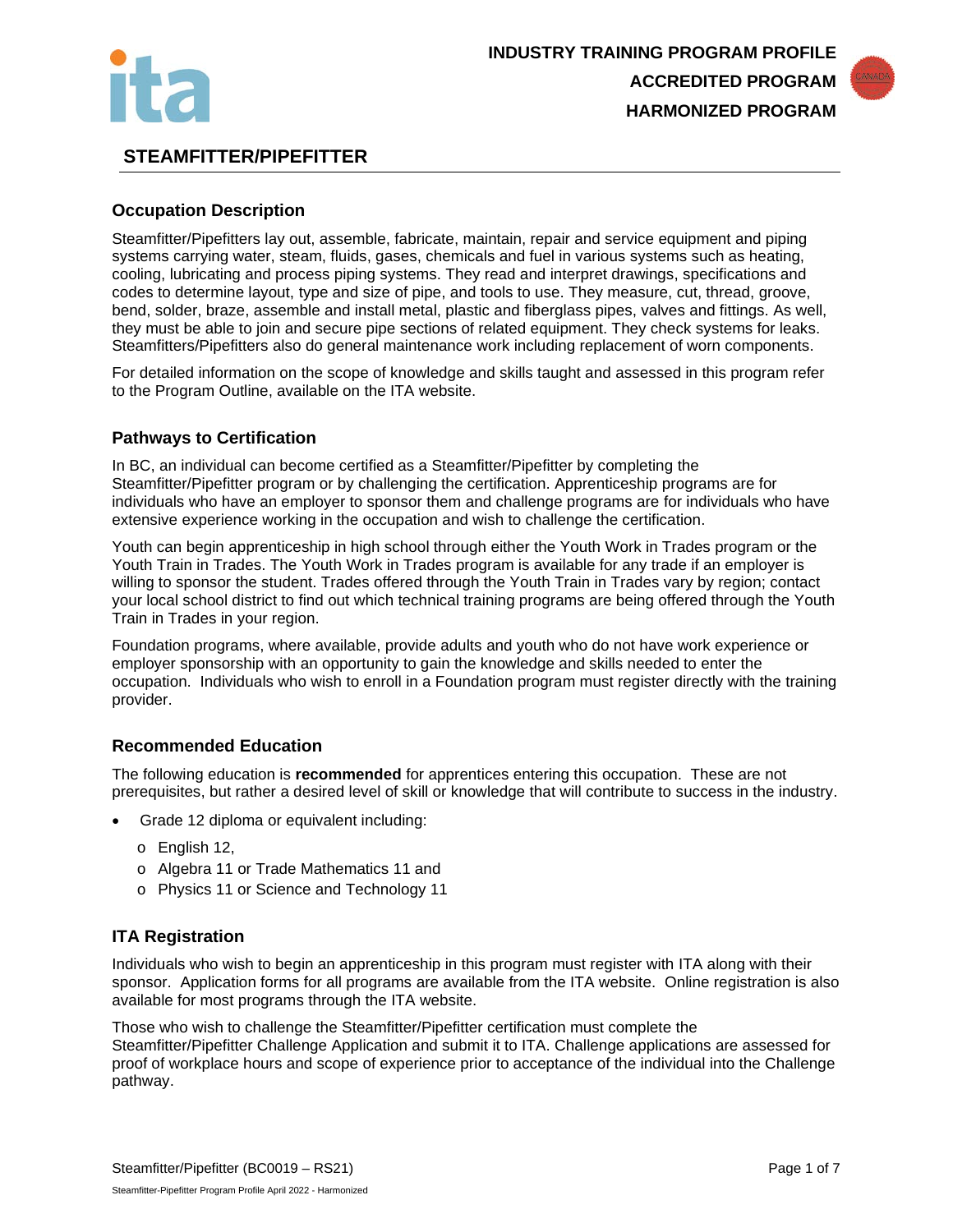



This graphic provides an overview of the Steamfitter/Pipefitter apprenticeship pathway.



#### CROSS-PROGRAM CREDITS

*Individuals who hold the credentials listed below are entitled to receive partial credit toward the completion requirements of this program*



*\*Individuals who are holders of more than one of these credentials will only be awarded credit for 3,600 hours total*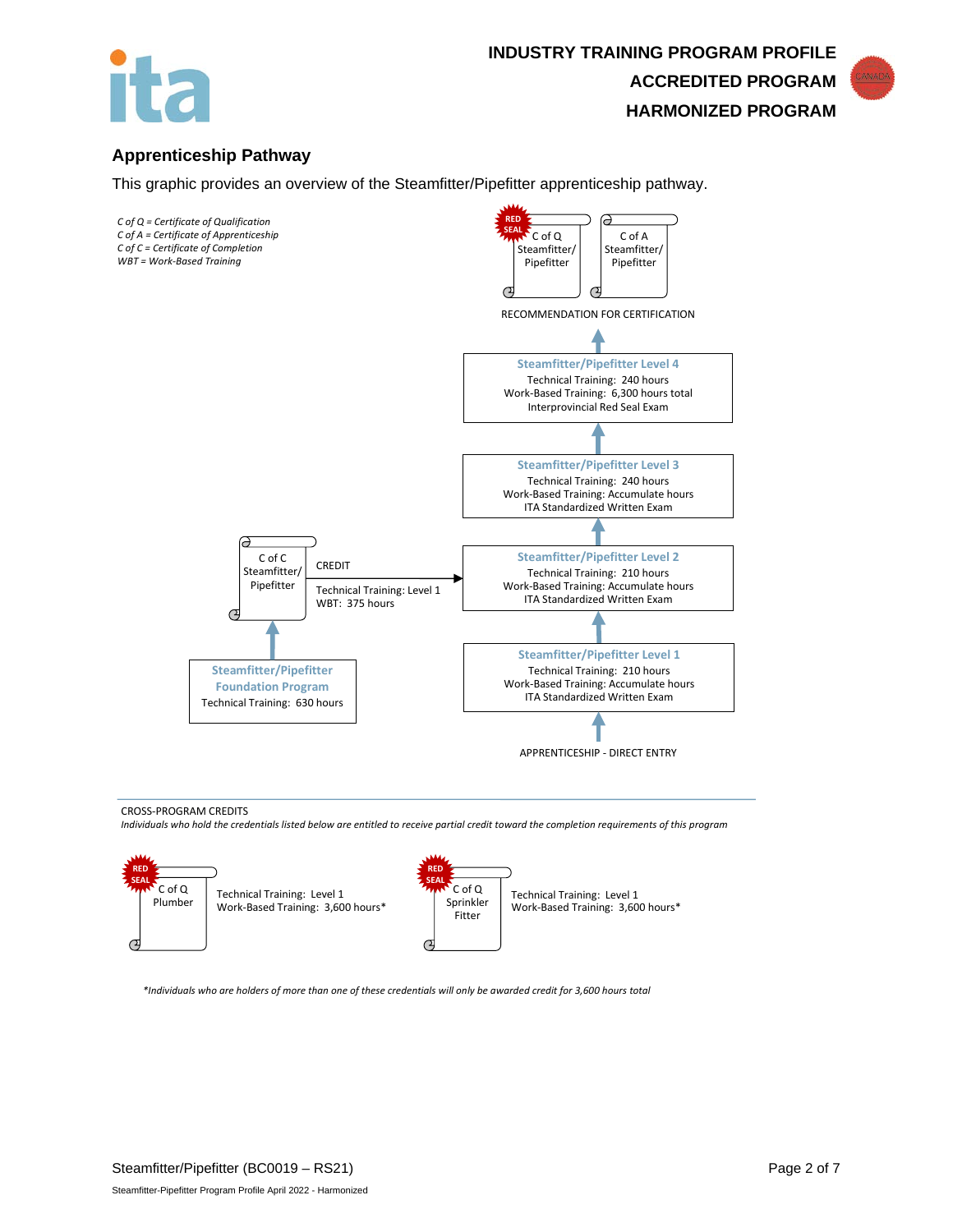



|                                       | <b>Apprenticeship Program Standards</b>                                                                                                                                                                                                                                                                                                                                                                                                                        |                                                                                                                                                                                                                                                               |  |
|---------------------------------------|----------------------------------------------------------------------------------------------------------------------------------------------------------------------------------------------------------------------------------------------------------------------------------------------------------------------------------------------------------------------------------------------------------------------------------------------------------------|---------------------------------------------------------------------------------------------------------------------------------------------------------------------------------------------------------------------------------------------------------------|--|
| <b>Credentials Awarded</b>            | Steamfitter/Pipefitter - Certificate of Qualification with Interprovincial Red Seal<br>endorsement                                                                                                                                                                                                                                                                                                                                                             |                                                                                                                                                                                                                                                               |  |
|                                       | Steamfitter/Pipefitter - Certificate of Apprenticeship                                                                                                                                                                                                                                                                                                                                                                                                         |                                                                                                                                                                                                                                                               |  |
| <b>ITA Registration Prerequisites</b> | Agreement signed by the employer to sponsor the apprentice<br>٠                                                                                                                                                                                                                                                                                                                                                                                                |                                                                                                                                                                                                                                                               |  |
| <b>Completion Requirements</b>        | Certification as a Steamfitter/Pipefitter is awarded upon successful completion of:                                                                                                                                                                                                                                                                                                                                                                            |                                                                                                                                                                                                                                                               |  |
|                                       | Requirement<br>Level of Achievement Required                                                                                                                                                                                                                                                                                                                                                                                                                   |                                                                                                                                                                                                                                                               |  |
|                                       | <b>Technical Training</b>                                                                                                                                                                                                                                                                                                                                                                                                                                      | Minimum 70% in each level of technical training:<br>• Level 1: 210 hours and ITA standardized<br>written exam<br>• Level 2: 210 hours and ITA standardized<br>written exam<br>• Level 3: 240 hours and ITA standardized<br>written exam<br>Level 4: 240 hours |  |
|                                       | Interprovincial Red Seal Exam                                                                                                                                                                                                                                                                                                                                                                                                                                  | Minimum 70%                                                                                                                                                                                                                                                   |  |
|                                       | <b>Work-Based Training</b>                                                                                                                                                                                                                                                                                                                                                                                                                                     | $-6,300$ hours                                                                                                                                                                                                                                                |  |
|                                       | Recommendation for Certification                                                                                                                                                                                                                                                                                                                                                                                                                               | • Recommendation for certification signed by<br>the Sponsor and an individual holding<br>credentials eligible for sign-off authority                                                                                                                          |  |
| <b>Program Duration</b>               | Duration varies depending on how training is delivered, but the program generally takes<br>4 years to complete.<br>The technical training requirement is typically met through block-release training (full-<br>time, at school) delivered by an ITA-approved training provider. It can also be met<br>through approved alternative training models (e.g., distance education, online, part-time)<br>and/or level challenge where these options are available. |                                                                                                                                                                                                                                                               |  |
|                                       |                                                                                                                                                                                                                                                                                                                                                                                                                                                                |                                                                                                                                                                                                                                                               |  |
| <b>Sign-off Authority</b>             | Credentials eligible to sign-off on the Recommendation for Certification:                                                                                                                                                                                                                                                                                                                                                                                      |                                                                                                                                                                                                                                                               |  |
|                                       | Steamfitter/Pipefitter - Certificate of Qualification<br>Steamfitter/Pipefitter - Interprovincial Red Seal endorsement<br>ITA-issued letter authorizing supervision and sign-off of apprentices in this occupation                                                                                                                                                                                                                                             |                                                                                                                                                                                                                                                               |  |
| Challenging a Level                   | The following levels of technical training can be challenged for advanced placement in<br>this program:<br>Level                                                                                                                                                                                                                                                                                                                                               |                                                                                                                                                                                                                                                               |  |
|                                       |                                                                                                                                                                                                                                                                                                                                                                                                                                                                |                                                                                                                                                                                                                                                               |  |
|                                       | • Level 1<br>Level 2<br><b>Level 3- (when implemented)</b>                                                                                                                                                                                                                                                                                                                                                                                                     |                                                                                                                                                                                                                                                               |  |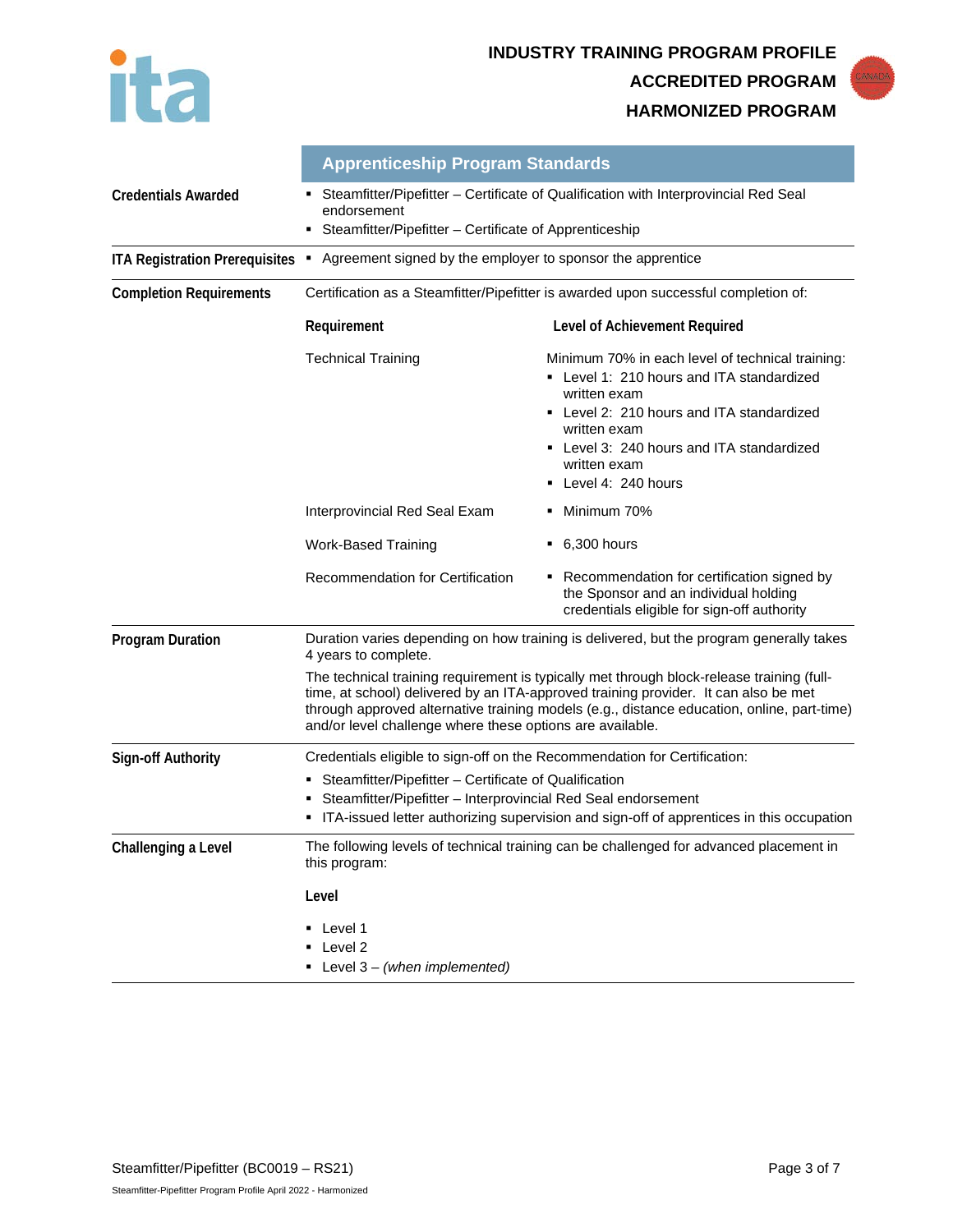



|                       | <b>Apprenticeship Program Standards</b>                                                                                                        |                                                                          |  |
|-----------------------|------------------------------------------------------------------------------------------------------------------------------------------------|--------------------------------------------------------------------------|--|
| Cross-Program Credits | Individuals who hold the credentials listed below are entitled to receive partial credit<br>toward the completion requirements of this program |                                                                          |  |
|                       | Credential                                                                                                                                     | Credit(s) Granted                                                        |  |
|                       | Plumber – Certificate of Qualification<br>with Interprovincial Red Seal<br>endorsement                                                         | ■ Technical Training: Level 1<br>• Work-Based Training: 3,600 hours*     |  |
|                       | Sprinkler Fitter – Certificate of<br>Qualification with Interprovincial Red<br>Seal endorsement                                                | ■ Technical Training: Level 1<br>Work-Based Training: 3,600 hours*<br>٠. |  |

*\*Individuals who are holders of more than one of these credentials will only be awarded credit for 3,600 hours total*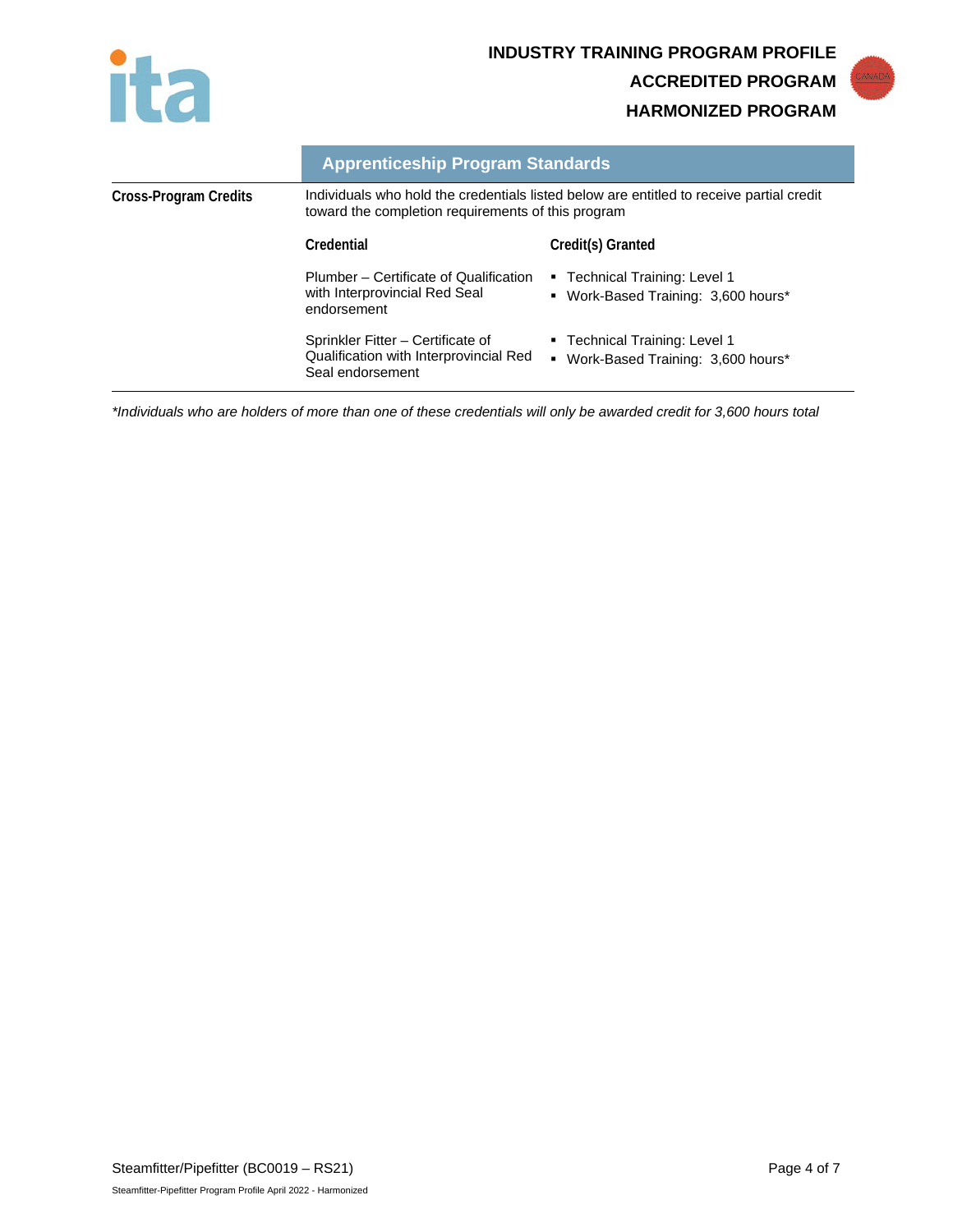

## **Challenge Pathway**

This graphic provides an overview of the Steamfitter/Pipefitter challenge pathway.



#### CREDIT FOR PRIOR LEARNING

*Individuals who hold the credentials listed below are considered to have met or partially met the prerequisites for challenging this program*



*\*Individuals who are holders of more than one of these credentials will only be awarded credit for 4,500 hours total*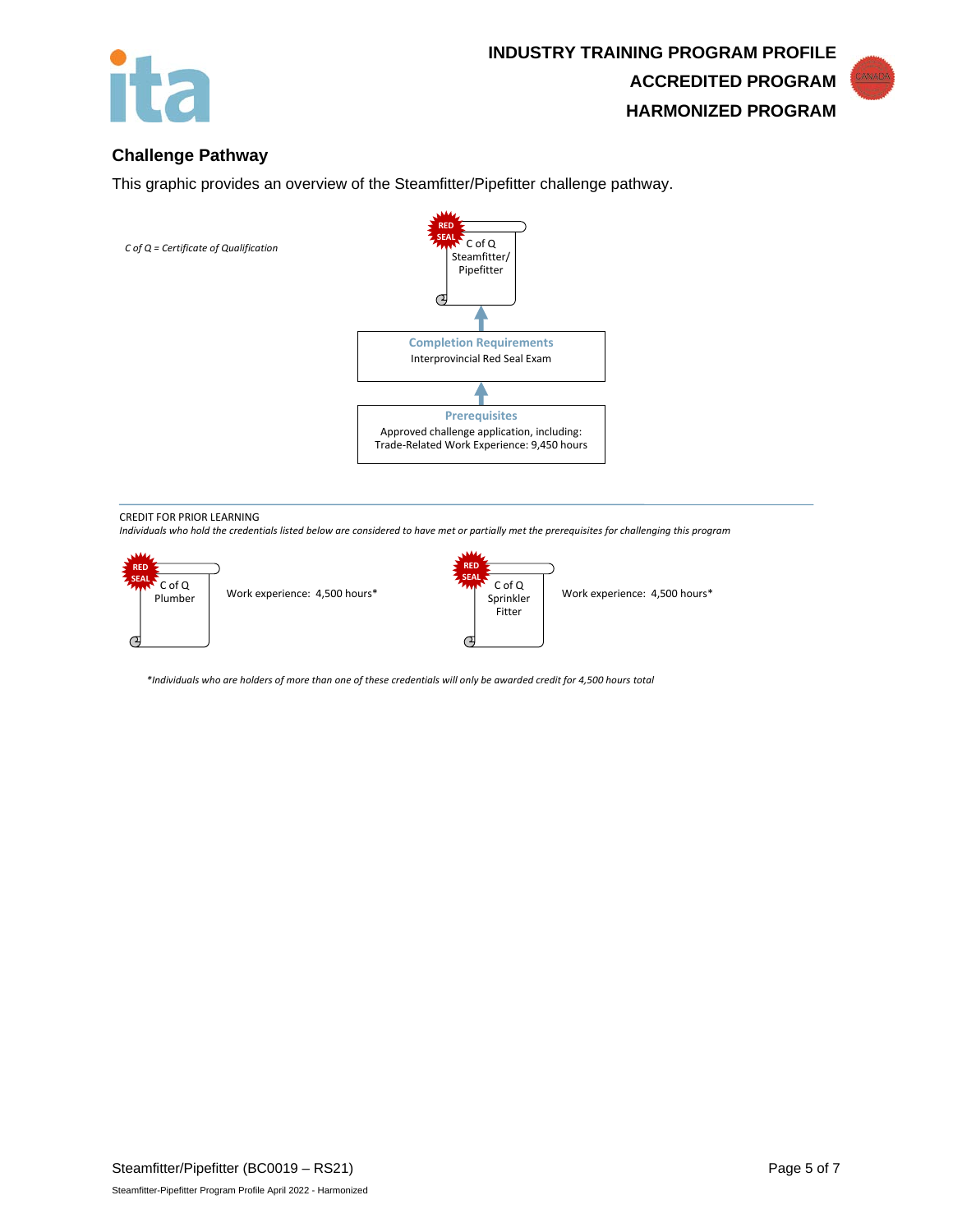



|                                       | <b>Challenge Program Standards</b>                                                                                                               |                                 |  |
|---------------------------------------|--------------------------------------------------------------------------------------------------------------------------------------------------|---------------------------------|--|
| <b>Credentials Awarded</b>            | Steamfitter/Pipefitter – Certificate of Qualification with Interprovincial Red Seal<br>Endorsement                                               |                                 |  |
| <b>ITA Registration Prerequisites</b> | An approved Challenge Application, which includes:                                                                                               |                                 |  |
|                                       | ■ 9,450 documented hours of directly related experience working in the occupation                                                                |                                 |  |
| <b>Credit for Prior Learning</b>      | Individuals who hold the credentials listed below are considered to have met or partially<br>met the prerequisites for challenging this program. |                                 |  |
|                                       | Credential                                                                                                                                       | Credit(s) Granted               |  |
|                                       | Plumber - Certificate of Qualification<br>with Interprovincial Red Seal<br>endorsement                                                           | • Work Experience: 4,500 hours* |  |
|                                       | Sprinkler Fitter – Certificate of<br>Qualification with Interprovincial Red<br>Seal endorsement                                                  | • Work Experience: 4,500 hours* |  |
| <b>Completion Requirements</b>        | Certification as a Steamfitter/Pipefitter is awarded upon successful completion of:                                                              |                                 |  |
|                                       | Requirement                                                                                                                                      | Level of Achievement Required   |  |
|                                       | Interprovincial Red Seal Exam                                                                                                                    | Minimum 70%                     |  |

*\*Individuals who are holders of more than one of these credentials will only be awarded credit for 4,500 hours total*

# **Foundation Program**

Refer to the Apprenticeship pathway diagram for this program to see how the Steamfitter/Pipefitter Foundation program leads to apprenticeship in this trade.

|                                     | <b>Foundation Program Standards</b>                                                                                                                                                                                                                                     |                               |  |
|-------------------------------------|-------------------------------------------------------------------------------------------------------------------------------------------------------------------------------------------------------------------------------------------------------------------------|-------------------------------|--|
| <b>Credentials Awarded</b>          | Steamfitter/Pipefitter – Certificate of Completion                                                                                                                                                                                                                      |                               |  |
| <b>Enrollment Prerequisites</b>     | Contact training provider. Prerequisites vary between training institutions.                                                                                                                                                                                            |                               |  |
| <b>Completion Requirements</b>      | A Certificate of Completion in this program is awarded upon successful completion of:                                                                                                                                                                                   |                               |  |
|                                     | Requirement                                                                                                                                                                                                                                                             | Level of Achievement Required |  |
|                                     | <b>Technical Training</b>                                                                                                                                                                                                                                               | Minimum 70%                   |  |
| <b>Program Duration</b>             | Duration varies depending on how training is delivered, but the program generally takes<br>630 hours complete.                                                                                                                                                          |                               |  |
| <b>Credit toward Apprenticeship</b> | Individuals who complete the Steamfitter/Pipefitter Foundation program will receive the<br>following credit toward completion of the Red Seal Steamfitter/Pipefitter apprenticeship<br>program:<br>■ Technical Training: Level 1<br>Work-Based Training: 375 hours<br>٠ |                               |  |